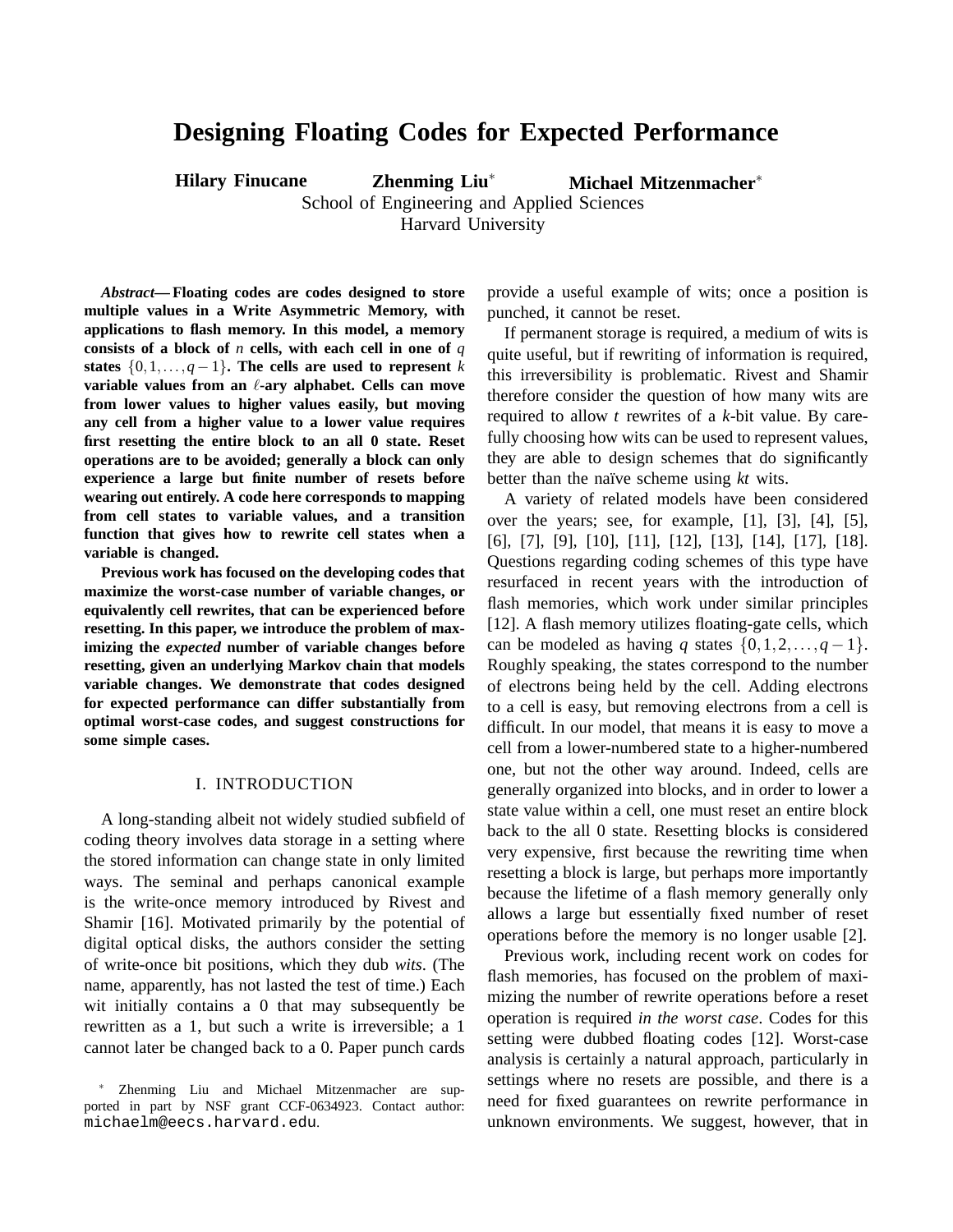the setting of flash memories, where the product will be mass-produced, the product lifetime may allow a large number of reset operations, and there is the potential to study and model user behavior, *statistical* performance guarantees are more appropriate. The idea of averagecase performance of codes of codes in this setting is not new; it is explicitly mentioned by Rivest and Shamir as an open question [16]. (Also, see different notions of average-case analysis in [1], [14].) As far as we know, however, our work actually initiates the study of the *expected* performance of floating codes.

Our primary contribution is a general model of the underlying problem of average-case performance of floating codes. Then, following the approach of [12], we consider particular possible implementations for specific parameter settings. At this point our work appears to raise more questions than it answers, leaving a variety of challenging open problems to consider.

## II. A GENERAL MODEL FOR AVERAGE-CASE PERFORMANCE OF FLOATING CODES

We begin by reviewing the model for and definitions of floating codes given in [12]. The memory stores *k* variable values from an  $\ell$ -ary alphabet, given by the variable vector  $(v_1, v_2, \ldots, v_k)$  with  $v_i \in \{0, 1, \ldots, \ell-1\}$ . The memory consists of a block of *n* cells, represented by a cell state vector  $(c_1, c_2, \ldots, c_n)$  with  $c_i \in$  $\{0,1,\ldots,q-1\}$ . A cell state vector  $(c_1,c_2,\ldots,c_n)$  is said to be *above* a cell state vector  $(d_1, d_2, \ldots, d_n)$  if  $c_i \geq d_i$  for all *i*. Abusing notation, we well write  $x \geq y$ if *x* and *y* are cell state vectors such that *x* is above *y*, and  $x \not\geq y$  if x is not above y. (We avoid vector notation where the meaning is clear.) For a cell state vector *x* to change another state *y* with  $y \ngeq x$ , the memory must first be reset. If  $y \ge x$ , no reset is needed.

A floating code is defined by two functions. The decoding function  $D : \{0, 1, \ldots, q-1\}^n \to \{0, 1, \ldots, \ell -1\}^n$  $1\}$ <sup>k</sup> maps cell state vectors to variable vectors, and is used to decode the memory, transforming its current contents to the current variable values. The rewriting function *R* : {0,1,...,*q* − 1}<sup>*n*</sup> × {1,...,*k*} × { $0, 1, ..., l-1$ } → { $0, 1, ..., q-1$ }<sup>n</sup> gives information on how to transition when a single variable value changes; given a current cell state vector, a variable value to be changed, and the value that variable is changed to, the function *R* gives a new corresponding cell state vector. The restriction on *R* is that the current cell state vector must always decode via *D* to the current variable vector. Here when a rewrite causes a transition from *x* to *y* with  $y \not\geq x$ , the cost is 1 due to a

reset; otherwise, the cost is 0.

The goal of [12] is to find decoding and rewriting functions that maximize (starting from the all-zero vector) the number of rewrites before a reset *in the worst case*. We here consider a different goal. We assume that there is a Markov chain with state space  $\{0,1,\ldots,\ell-\}$  $1\}$ <sup>k</sup> describing the behavior of the variable vector. For the most part we will follow [12] and assume that in only one variable changes at each time step, although more general Markov chains and rewriting functions can be considered. Given a decoding function *D* and rewriting function *R*, the Markov chain on the variable vector induces a corresponding Markov chain on the cell state vector. Let the equilibrium distribution of this chain be given by  $\pi_x$ , and let  $p_{xy}$  be the probability of transitioning to state vector *y* when in a state vector *x*. Then using standard theory, the average long-term cost per variable change is given by

$$
A = \sum_{y \not\geq x} \pi_x p_{xy}.
$$
 (1)

Also, by standard renewal theory 1/*A* can be considered the long-term average time between reset operations. Our goal is to find functions *D* and *R* that minimize this cost *A*.

We emphasize that the above model can obviously be generalized in many directions, in manners similar to other proposed generalizations of simple write-only memories. We may have arbitrary alphabets  $\mathcal V$  for the variables and  $\mathscr S$  for the states, with an arbitrary stochastic process on  $\mathcal{V}^k$  inducing corresponding processes on  $\mathscr{S}^n$ , given the rewriting transition function. The rewriting function could allow multiple variables to change at once, taking the form  $R : \{0,1,\ldots,q-\}$  $1\}^{n} \times \{0, 1, \ldots, \ell-1\}^{k} \rightarrow \{0, 1, \ldots, q-1\}^{n}$ , mapping the current cell state and a new value vector to a new cell state. There may be rules that a priori limit the transitions possible under the function *R*. There may be costs associated with all possible transitions (and/or all possible state vectors), and more general functions of these costs could be optimized. There may be history associated with either the variable state or the cell state, which could be incorporated into the decoding and rewriting functions. Many other generalizations can be imagined.

Indeed, we see the full generality of this coding problem as having potential applications beyond coding theory. Notice that, given the decoding function *D*, we can view the rewriting function *R* as a policy for a Markov decision process on the cell state vector, where the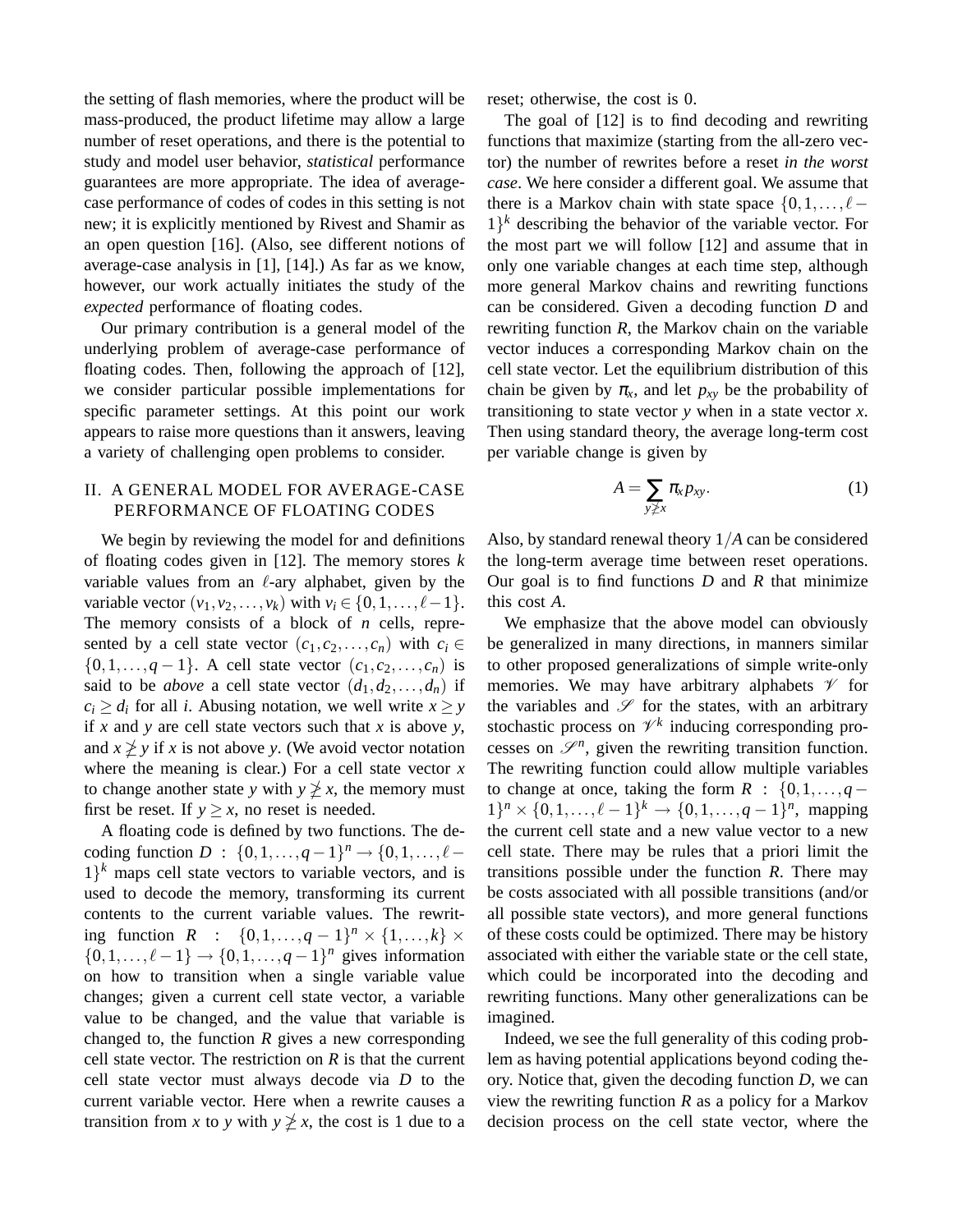possible actions at a state correspond to the collection of transitions to be made for each possible state change. Hence, underlying this problem is the question of how to design an underlying Markov decision process in the setting where we have an environment (the variable process) and we wish to minimize some function on the induced Markov decision process (the average cost per transition of the cell state process), where we have the ability to design the Markov decision process according to certain rules (in this case, the rules are that decoding is always successful). We are not aware of this specific problem in previous literature, and although we have no complexity results, we conjecture that many variations of this more general problem are at least NP-hard. (For a related NP-hardness result, see [5].)

#### III. THE CASE OF  $k = 2$ ,  $\ell = 2$

*A. The case of*  $k = 2$ ,  $\ell = 2$ ,  $n = 2$ 

We begin with the case where  $k = 2$ ,  $\ell = 2$ , and  $n = 2$ . That is, our value vector consists of two bits, and our states consist of two values in  $\{0, \ldots, q-1\}$ . Optimal codes under worst case analysis for these codes were described in [12]; they guarantee  $(q-1) + \lfloor \frac{q-1}{2} \rfloor$  $\frac{-1}{2}$   $\approx$ 3  $\frac{3}{2}(q-1)$  transitions before a reset. Here we consider asymptotically optimal codes (as *q* grows large) for the average case, under the simple but natural model where the first of the two value bits is the next to flip with fixed probability *p* and the second is the next to flip with probability  $1-p$  throughout the process. By asymptotically optimal, we mean that when  $k = \ell = 2$ and *n* is fixed, the expected number of moves before a reset grows like  $n(q-1) - o(q)$ . (Indeed, we show this is the number of moves with high probability, with respect to the parameter *q*.) While it is perhaps not surprising that one could find an asymptotically optimal code for a given *p*, we show that in fact there exist codes that are simultaneously asymptotically optimal for every  $p, 0 < p < 1$ .

Our code systems are based on *Gray codes* [8]. While we will give codes for all values of *n*, we begin with the important case of  $n = 2$ . We represent our code pictorially, for the case of  $q = 4$ , as follows (Figure 1).

The upper left hand corner represents the decoded value for the cell state  $(0,0)$ ; it is written as 00, representing that both value bits are 0. More generally, the value in the *i*th row and *j*th column (counting from 0) represents the value vector under *D* for the cell state vector  $(i, j)$ . Hence, for example, the decoded value for cell state  $(2,1)$  is 10 (first bit 1, second bit 0). The rewriting function is implicit; from each cell, one

| $($ i() | 01 | 11       | 10 |
|---------|----|----------|----|
| 10      | 00 | 01       | 11 |
| 11      | 10 | $\Omega$ | 01 |
| 01      | 11 | 10       | 00 |

Fig. 1. The code, or the 2DGC, for  $k = 2$ ,  $\ell = 2$ ,  $n = 2$ ,  $q = 4$ . The upper left corner represents the decoded value vector for cell  $(0,0)$ ; the lower right corner represents the decoded value vector for cell (3,3). Transitions are greedy, to the closest available cell decoding to the appropriate value.

moves to the closest available cell (generally one space *down* or to the *right*) that decodes to the proper new value, and a reset occurs only if no move is possible in the down and rightward direction. Note that on a reset, one starts the next cycle in one of four positions:  $(0,0), (0,1), (1,0)$  or  $(2,0)$ .

For larger values of *q*, we simply cycle through the Gray code values repeatedly. For example, the code when  $q = 8$  is given in (Figure 2).

| 00                                                          |    |       |  |          | 01 11 10 00 01 11 10 |                 |    |
|-------------------------------------------------------------|----|-------|--|----------|----------------------|-----------------|----|
| 10                                                          | 00 |       |  | 01 11 10 | 00                   | 01 11           |    |
| 11                                                          | 10 |       |  |          | 00 01 11 10          | 00              | 01 |
| 01                                                          |    | 11 10 |  |          | 00 01 11 10          |                 | 00 |
| 00                                                          |    |       |  |          | 01 11 10 00 01 11    |                 | 10 |
| 10                                                          | 00 |       |  | 01 11 10 | 00 <sup>1</sup>      | 01 11           |    |
| 11                                                          | 10 |       |  |          | 00 01 11 10          | 00 <sup>1</sup> | 01 |
|                                                             |    |       |  |          | 01 11 10 00 01 11 10 |                 | 00 |
|                                                             |    |       |  |          |                      |                 |    |
| Fig. 2. Code for $k = 2$ , $\ell = 2$ , $n = 2$ , $q = 8$ . |    |       |  |          |                      |                 |    |

We call these 2-dimensional Gray Codes, or a 2DGC for short. As we shall see, the 2DGC is not optimal, but it is asymptotically optimal, simultaneously for every value of *p*, in the following sense.

*Theorem 1:* For any *p*, the number of transitions before a reset for the 2DGC is  $2(q-1) - o(q)$  with high probability (in *q*).

*Proof:* Let us say that a cell (*x*,*y*) is even if  $x + y$  is even and odd if  $x + y$  is odd. At any point away from the right boundary, from an even cell one move downs (respectively right) when the first bit (respectively second bit) flips, and vice versa for the odd cells. Consider the first  $2q - 2q^{2/3}$  steps, which are necessarily split as evenly as possible between the even and odd cells; for convenience we say there are *q* −  $q^{2/3}$  moves each at even and odd cells, as rounding and differences by 1 are absorbed in the  $o(q)$  term. For the moves in even cells, the expected number of down moves is  $p(q - q^{2/3})$ , and similarly, for odd cells, the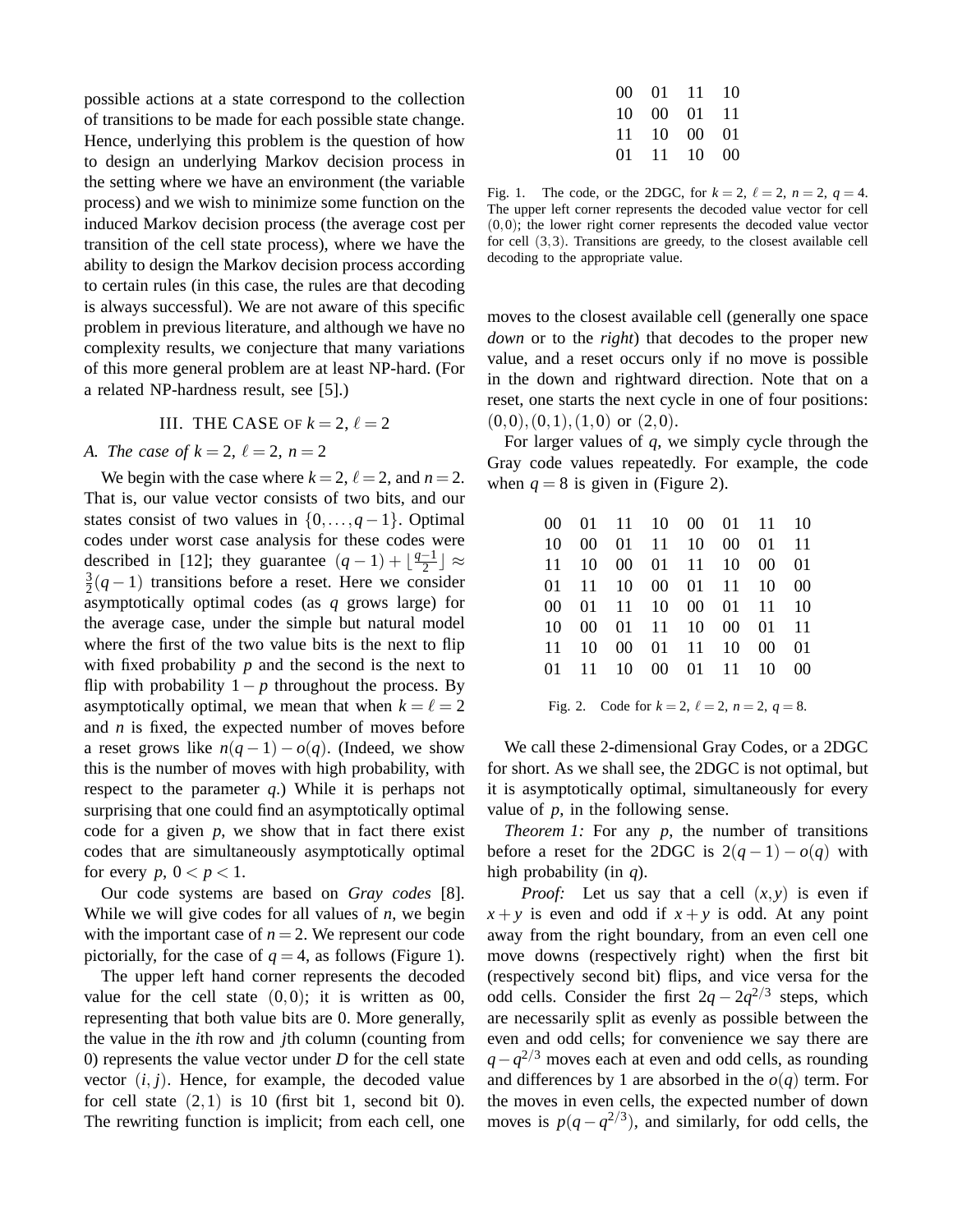expected number of down moves is  $(1-p)(q-q^{2/3})$ . As each move is an independent trial (as long as neither boundary is hit), it follows from standard Chernoff bounds [15][Theorem 4.4] that the number of down moves (and similarly right moves) is at most *q*−3 with high probability (larger than  $1 - 1/poly(q)$ ), and hence regardless of the starting position after the last reset with high probability the number of transitions before a reset is 2*q*−*o*(*q*).  $\blacksquare$ 

It should be noted that our assumption regarding the underlying model is particularly important. If the two bits alternate flipping, then the number of transitions before a reset will be much less than 2*q*, as a boundary will be reached in only *q* steps.

# *B.* The case of  $k = 2, \ell = 2, n > 2$

To obtain similar results when  $n > 2$ , we first note that for even values of  $n$ , we can simply successively glue together the  $n = 2$  result multiple times. That is, one first moves for  $2(q-1)-o(q)$  transitions in the first two dimensions, then for  $2(q-1)-o(q)$  transitions in the next two dimensions, and so on, to obtain a total of  $n(q-1) - o(nq)$  transitions with high probability. (With care, one could obviously tighten the lower order term; we do not pursue this here.) It similarly suffices to demonstrate a code for the case  $n = 3$  that allows  $3(q-1)+o(q)$  moves with high probability to obtain a similar result for odd *n*. To compare with worst-case results, we note that [12] shows optimal codes that ensure  $(n-1)(q-1)+\lfloor \frac{q-1}{2} \rfloor$  $\frac{-1}{2}$  transitions before a reset when  $k = \ell = 2$ .

We again utilize a construction based on Gray codes, although some care must be taken to handle the third dimension properly. We again represent the code pictorially, with the value in the *i*th row and *j*th column from the *k*th square representing the value vector under *D* for the cell state vector  $(i, j, k)$ . An example for  $q = 4$  is given in Figure 3, and for  $q > 4$  the code is again obtained by cycling through the Gray code values repeatedly in each two-dimensional square. Note that the cell state vectors for a given *i* and *j* are the same for all even values of *k*, and the same for all odd values of *k*. As an example, the decoded value for cell state  $(2,1,1)$  is 11. This gives us a 3-dimensional Gray Codes (3DGC). For the 3DGC, there is some ambiguity, as a single transition of a value can lead to multiple cells of distance 1 from the current cell in the 3DGC. We resolve this ambiguity by having our rewriting function, from each cell, move to the closest available cell that decodes to the proper new value, with priority toward moving *up* in the third dimension. That is, from cell state  $(x, y, z)$ , when possible our move increases the *z* value by 1. (Note *up* and *down* are not opposites here.)

| 00     | 01     | 11     | 10 |
|--------|--------|--------|----|
| 10     | 00     | 01     | 11 |
| 11     | 10     | $00\,$ | 01 |
| 01     | 11     | 10     | 00 |
|        |        |        |    |
| 10     | 00     | 01     | 11 |
| 11     | 10     | 00     | 01 |
| 01     | 11     | 10     | 00 |
| $00\,$ | 01     | 11     | 10 |
|        |        |        |    |
| $00\,$ | 01     | 11     | 10 |
| 10     | $00\,$ | 01     | 11 |
| 11     | 10     | $00\,$ | 01 |
| 01     | 11     | 10     | 00 |
|        |        |        |    |
| 10     | 00     | 01     | 11 |
| 11     | 10     | 00     | 01 |
| 01     | 11     | 10     | 00 |
| 00     | 01     | 11     | 10 |
|        |        |        |    |

Fig. 3. The code, or the 3DGC, for  $k = 2$ ,  $\ell = 2$ ,  $n = 3$ ,  $q = 4$ . The upper left corner in the first square represents the decoded value vector for cell  $(0,0,0)$ ; the lower right corner in the last square represents the decoded value vector for cell (3,3,3). Transitions are greedy, breaking ties by increasing the *z* coordinate.

*Theorem 2:* For any *p*, the number of transitions before a reset for the 3DGC is  $3(q-1) - o(q)$  with high probability (in *q*).

*Proof:* For a cell  $(x, y, z)$ , we say that it is *z*-even if the *z* coordinate is even and that it is *xy*-even if the sum  $x + y$  is even, and similarly for *z*-odd and *xy*-odd. With the given code, the moves can be classified according to four cell types (away from the boundaries):

- *xy*-even and *z*-even: move up with probability *p* and right with probability  $1-p$ ;
- *xy*-even and *z*-odd: move up with probability *p* and down with probability 1− *p*;
- *xy*-odd and *z*-even: move up with probability  $1-p$ and right with probability *p*;
- *xy*-odd and *z*-odd: move up with probability  $1-p$ and down with probability *p*.

We first note that, away from the top boundary  $z =$ *q*−1, the probability that we fail to move up in at least one of the next two moves it at most  $p(1-p) \leq 1/4$ . It follows easily that, as long as we don't hit one of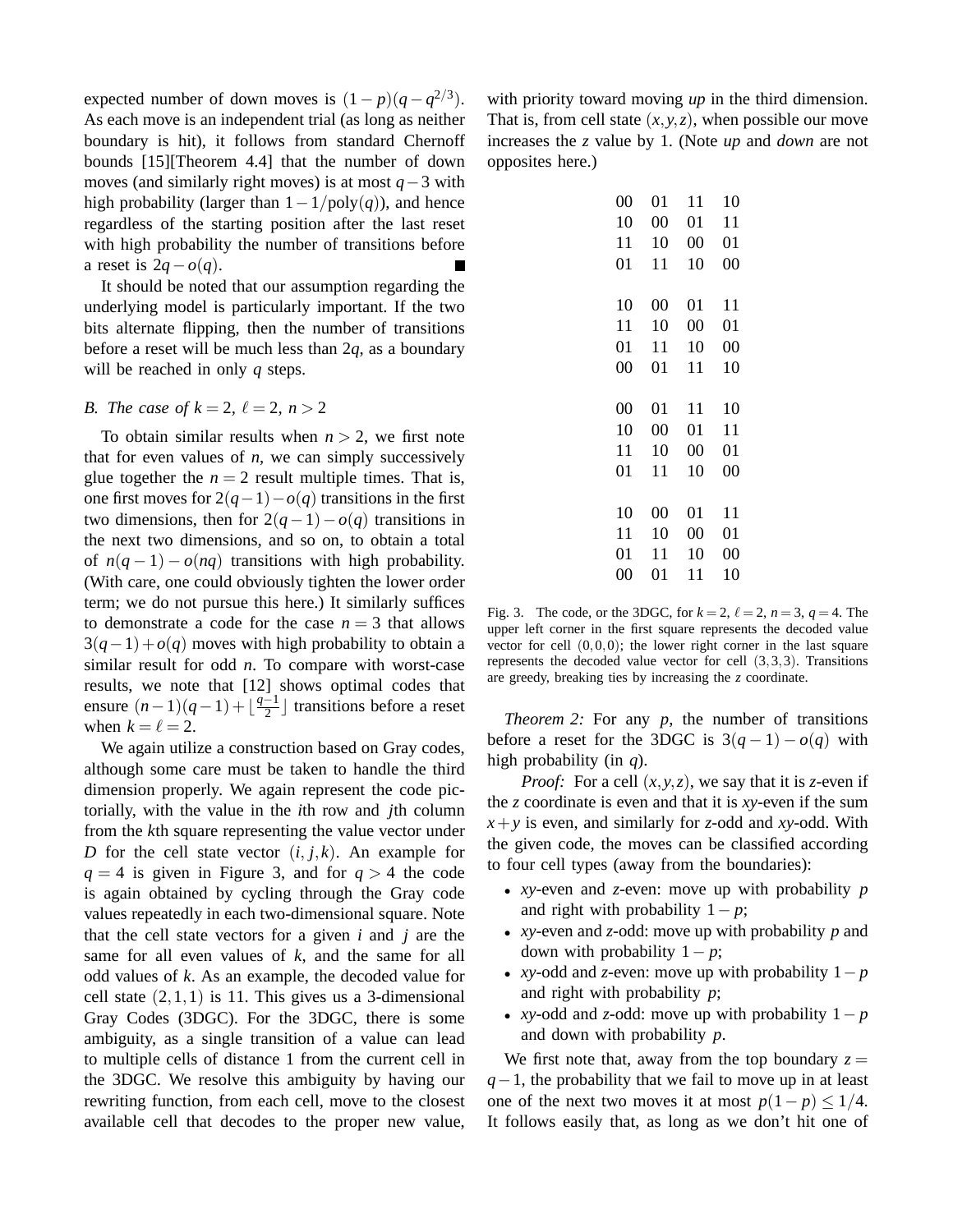the boundaries in the *x* or *y* dimension, the number of up moves after any reset over the next  $3(q-1)$  – 3*q* 2/3 transitions will be *q*−1 with high probability for sufficiently large *q*.

We now want to show that the number of down and right moves until we reach  $z = q - 1$  are essentially split equally. This ensures we do not hit another boundary before  $z = q - 1$ , and since when we reach  $z = q - 1$  we will be in the same setting as the 2DGC, it also implies that 2*q*−*o*(*q*) down and right moves are performed with high probability.

There is a minor complication in that the number of moves spent on a level  $z = a$  before moving up to  $z = a + 1$  depends on whether we start at that level on an *xy*-even or *xy*-odd cell, which in turn depends on the value of *a* and the starting point after the last reset. However, the probability of starting at an *xy*-even cell after moving up quickly converges to it equilibrium value (which is *p*) after a small number of levels, and so we may ignore this complication, as the difference is absorbed into the  $o(q)$  term. Given that we start at an *xy*-even cell, and are away from any of the boundaries, the probability that we stay at the same level  $z$  for  $k$ moves (always moving right when starting at a *z*-even cell, and down for a *z*-odd cell) is the same for every value of *z*, and is further dominated by a geometric distribution. The same holds for *xy*-odd cells. Standard applications of Chernoff bounds therefore again give with high probability the deviation between down and right moves over the first  $3(q-1)-3q^{2/3}$  moves is  $o(q)$ with high probability, and the result follows.

We emphasize that for any specific value of *q*, Theorem 2 does not state that the 3DGC is the optimal code. Indeed, Gray codes can be layered in different ways to obtain possible codes, and the parameters in any given circumstance might determine which performs best.

#### *C. Calculations and comparisons*

We now present some results based on calculating the performance of our codes in Table I. We compare three different codes, in the setting where  $k =$  $\ell = n = 2$ . First, we consider the 2-dimensional Gray Code (2DGC) previously described. We also consider a modified version, 2DGC+, described below. Finally, we consider the worst-case optimal code (2DWC), from [12]. The resulting average long-term costs, corresponding to equation (1), are obtained by running the appropriate Markov chain for 100,000,000 steps. (While we could have instead determined the values by explicitly computing the equilibrium distribution for

each chain, we found it useful to develop a simulator in the process of our work.) We vary *p* across a range of values, and present the corresponding costs (to four decimal places). We also similarly consider the 3-dimensional Gray Code (3DGC) and the worst-case optimal code for three dimensions (3DWC).

A simple but useful improvement on the 2DGC, especially when  $q$  is small, is to change the lowerright corner to 11 from 00, as in Figure 4. This change improves the average cost because if the process is at 00 on the lower-right corner, the next transition will cause a reset to the upper leftmost 01 or 10 position. However, the process would transition to the same position when starting from the 00 in the upper left corner. Hence, when the process reaches the cell 00 in the lower right hand corner, it saves nothing over resetting to the upper left corner, since the next move will lead to the same position. The cost is therefore reduced by instead using the cell to hold value pair 11, which can usefully prevent a reset for one further move on some occasions.

As can be seen from Table I, the 2DGC almost always performs better than the worst-case code, the exceptions being some cases where  $q = 4$ . This is perhaps not surprising, in that the worst-case code was designed with a different consideration in mind. Our main point, however, it that it is interesting that a single code outperforms this code over the entire range of *p*. The 2DGC+ variation performs even slightly better than the 2DGC, although the gap quickly vanishes with *q*, as one would expect. The additive gap between the worst-case code and both the 2DGC and 2DGC+ also declines with *q*, but the multiplicative gap actually appears to increase. That is, assuming that the lifetime is dominated by the time between reset operations and that our model is suitable, the percentage increase in lifetime by using  $2DGC$  or  $2DGC +$  as the underlying code is increasing with *q*.

| $\Omega$ | 01 | 11       | 10 |
|----------|----|----------|----|
| 10       | 00 | 01       | 11 |
| 11       | 10 | $\Omega$ | 01 |
| 01       | 11 | 10       | 11 |

Fig. 4. The 2DGC+. Changing the lower right corner gives a slight improvement.

Similar results are obtained with the 3DGC, also presented in Table I. Again, we see significant improvements over the worst case code across the entire range of *p*. Hence, while our results for these codes are asymptotic, and they may in fact not be optimal,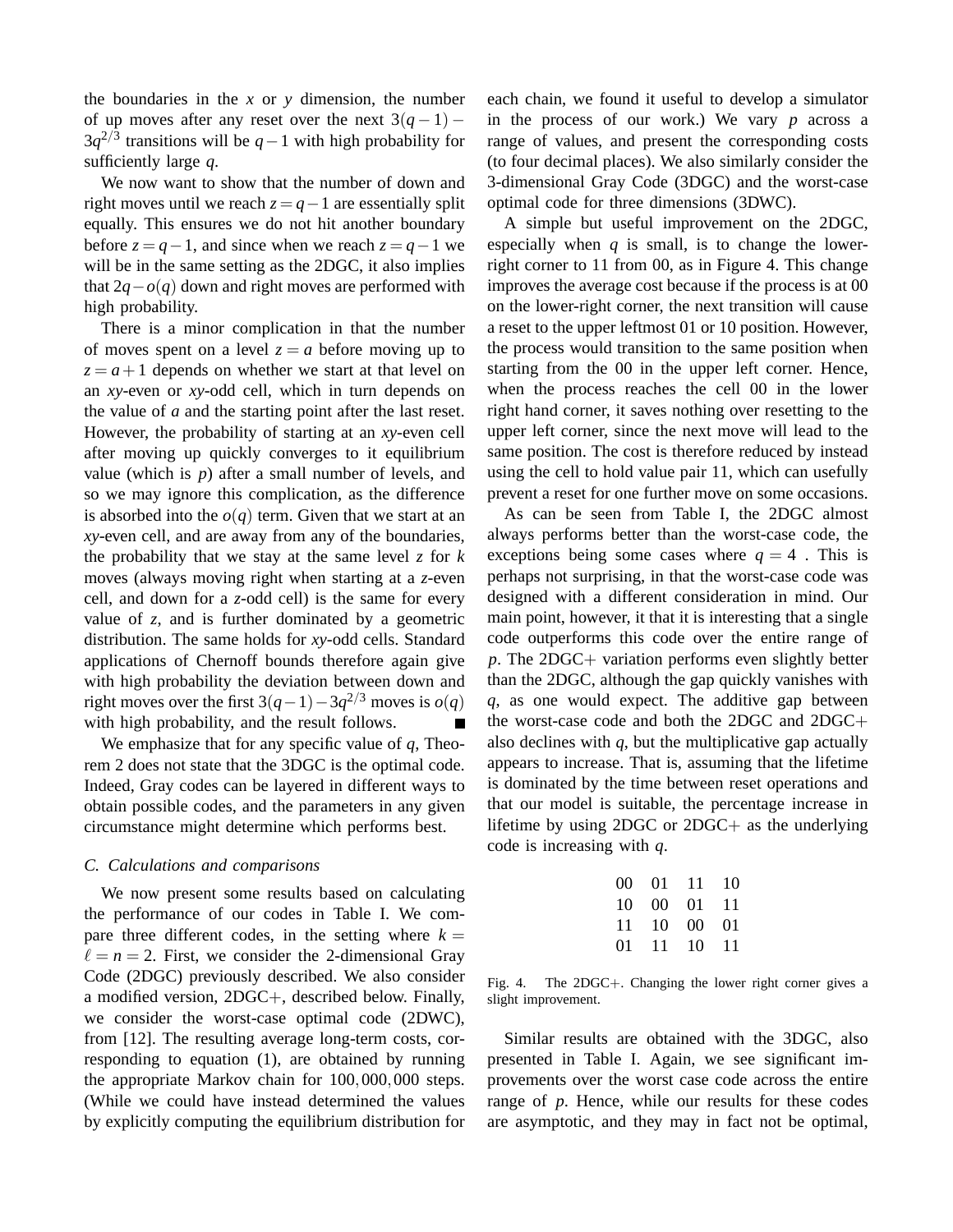TABLE I

AVERAGE LONG-TERM COST (RESETS/MOVES) OF VARIOUS FLOATING CODES AS *p* VARIES.

| Scheme            | 0.1    | 0.2    | 0.3    | 0.4    | 0.5    | 0.6    | 0.7    | 0.8    | 0.9    |
|-------------------|--------|--------|--------|--------|--------|--------|--------|--------|--------|
| 2DWC $(q = 4)$    | 0.2088 | 0.2104 | 0.2134 | 0.2175 | 0.2222 | 0.2273 | 0.2324 | 0.2379 | 0.2438 |
| 2DGC $(q=4)$      | 0.2119 | 0.2146 | 0.2165 | 0.2176 | 0.2180 | 0.2175 | 0.2164 | 0.2146 | 0.2120 |
| $2DGC + (q = 4)$  | 0.1763 | 0.1831 | 0.1874 | 0.1897 | 0.1905 | 0.1898 | 0.1874 | 0.1831 | 0.1763 |
| 2DWC $(q=8)$      | 0.0919 | 0.0926 | 0.0935 | 0.0944 | 0.0952 | 0.0962 | 0.0971 | 0.0980 | 0.1000 |
| 2DGC $(q=8)$      | 0.0797 | 0.0811 | 0.0820 | 0.0825 | 0.0827 | 0.0826 | 0.0820 | 0.0811 | 0.0797 |
| $2DGC + (q = 8)$  | 0.0753 | 0.0771 | 0.0780 | 0.0785 | 0.0787 | 0.0786 | 0.0780 | 0.0771 | 0.0753 |
| 2DWC $(q = 12)$   | 0.0592 | 0.0595 | 0.0599 | 0.0602 | 0.0606 | 0.0610 | 0.0613 | 0.0617 | 0.0625 |
| 2DGC $(q = 12)$   | 0.0491 | 0.0499 | 0.0504 | 0.0506 | 0.0507 | 0.0506 | 0.0504 | 0.0499 | 0.0491 |
| $2DGC + (q = 12)$ | 0.0476 | 0.0484 | 0.0489 | 0.0492 | 0.0492 | 0.0491 | 0.0489 | 0.0484 | 0.0476 |
| 3DWC $(q = 4)$    | 0.1460 | 0.1466 | 0.1473 | 0.1480 | 0.1481 | 0.1479 | 0.1474 | 0.1466 | 0.1460 |
| 3DGC $(q=4)$      | 0.1287 | 0.1310 | 0.1326 | 0.1334 | 0.1333 | 0.1322 | 0.1300 | 0.1273 | 0.1243 |
| 3DWC $(q=8)$      | 0.0596 | 0.0601 | 0.0607 | 0.0611 | 0.0615 | 0.0619 | 0.0622 | 0.0625 | 0.0629 |
| 3DGC $(q=8)$      | 0.0514 | 0.0521 | 0.0526 | 0.0528 | 0.0528 | 0.0525 | 0.0521 | 0.0514 | 0.0505 |
| 3DWC $(q = 12)$   | 0.0374 | 0.0378 | 0.0382 | 0.0385 | 0.0388 | 0.0391 | 0.0394 | 0.0397 | 0.0400 |
| 3DGC $(q = 12)$   | 0.0321 | 0.0324 | 0.0327 | 0.0328 | 0.0328 | 0.0327 | 0.0325 | 0.0322 | 0.0317 |

the principle behind their design yields demonstrably better performance over worst-case codes given our assumptions.

Finally, while this feature may not matter dramatically in practice, we believe the simplicity of 2DGC+ and 3DGC are clear advantages.

IV. THE CASE OF  $k = 3$ ,  $\ell = 2$ ,  $n = 2$ 

|  |  |  | 000 100 101 001 011 111 110 010 |  |
|--|--|--|---------------------------------|--|
|  |  |  | 010 000 100 101 001 011 111 110 |  |
|  |  |  | 110 010 000 100 101 001 011 111 |  |
|  |  |  | 111 110 010 000 100 101 001 011 |  |
|  |  |  | 011 111 110 010 000 100 101 001 |  |
|  |  |  | 001 011 111 110 010 000 100 101 |  |
|  |  |  | 101 001 011 111 110 010 000 100 |  |
|  |  |  | 100 101 001 011 111 110 010 000 |  |
|  |  |  |                                 |  |

Fig. 5. The basic building block for the 2DGC-3, where  $k = 3$ and  $l = 2$ 

While more general results for expected performance of floating codes rate to be more challenging, the use of Gray codes may be useful beyond the cases we have considered thus far. We here show how to utilize Gray codes to obtain a code that seems to perform well for the case of  $k = 3$ ,  $\ell = 2$ ,  $n = 2$ . Our model for the three bits of data is that at each time step the first is the next to change with probability  $p_1$ , the second with probability  $p_2$ , and the third with probability  $p_3$ . We again consider the asymptotic behavior as *q* grows large, where our decoding function for  $q = 8$  is given by Figure 5 and for larger *q* is obtained by cycling in each dimension. Also, the transition function (described in more detail below) is the standard move to the nearest suitable cell. Notice that now, by necessity, we can not arrange to move only to an adjacent cell on a transition; with our Gray code design, some transitions require moving three cells down or to the right. For convenience, we refer to this code as 2DGC-3. By classifying these transitions, we obtain the following result:

*Theorem 3:* The number of transitions before a reset for the 2DGC-3 is  $2(q-1)/(2-p_1)-o(q)$  with high probability (in *q*).

*Proof:* Upon examination, away from the boundaries, there are four types of cell states that for convenience we label as *W*,*X*,*Y*, and *Z*.

- *W*: move right 1 when first bit flips, down 1 when second bit flips, right 3 when third bit flips;
- *X*: move down 1 when first bit flips, down 3 when second bit flips, right 1 when third bit flips;
- *Y*: move right 1 when first bit flips, right 3 when second bit flips, down 1 when third bit flips;
- *Z*: move down 1 when first bit flips, right 1 when second bit flips, down 3 when third bit flips.

The 2DGC-3 code consists of repeated blocks of the form given in Figure 6.

| W | X | Y | Z  |
|---|---|---|----|
| Z | W | X | Y  |
| Y | Z | W | X  |
| X | Y | Z | W. |

Fig. 6. An alternative view of the the basic building block for the 2DGC-3.

Consider *W*,*X*,*Y*, and *Z* as states of a Markov chain.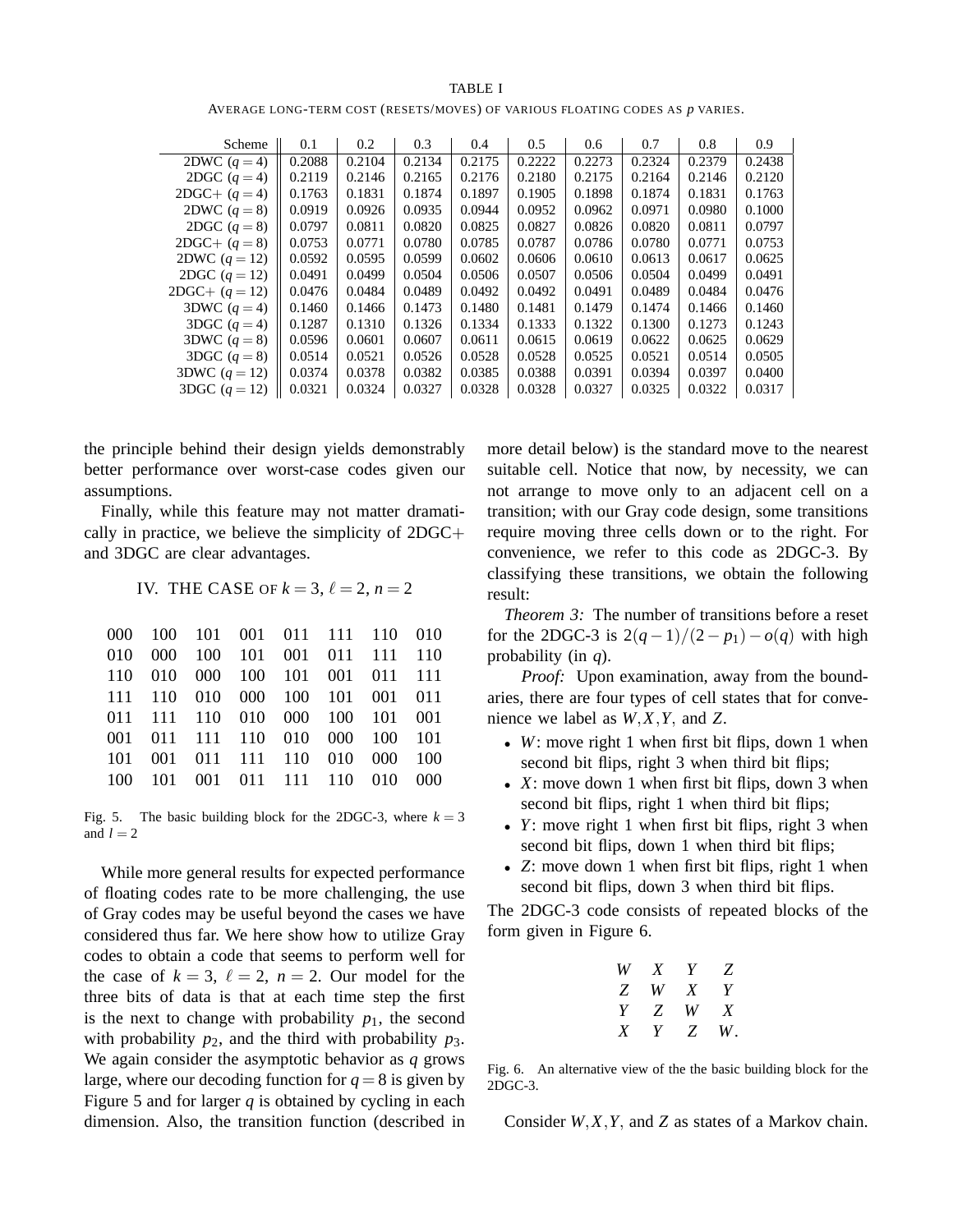Then the Markov process on how value bits change induces the following Markov chain on these four states:

- *W*: moves to *X* with probability  $p_1$ , moves to *Z* with probability  $(1-p_1)$ ;
- *X*: moves to *W* with probability  $p_1$ , moves to *Y* with probability  $(1-p_1)$ ;
- *Y*: moves to *Z* with probability  $p_1$ , moves to *X* with probability  $(1 - p_1)$ ;
- *Z*: moves to *Y* with probability  $p_1$ , moves to *W* with probability  $(1-p_1)$ .

A straightforward analysis gives that, for any constant *c*, over the first  $c(q-1) - q^{2/3}$  transitions after a reset, regardless of the initial starting point, with high probability  $c(q-1)/2+o(q^{2/3})$  of the steps are spent in each of the states  $W, X, Y$  and  $Z$  as long as no boundary is reached. Following the same reasoning as in Theorem 1, the expected number of total spaces moved down or to the right in the first  $c(q-1) - q^{2/3}$  transitions is  $c(2-p_1)(q-1)/2 - o(q)$  with high probability (in *q*). Choosing  $c = 2/(2 - p_1)$ , we obtain that we avoid the boundary and a reset for  $2(q-1)/(2-p_1)-o(q)$ transitions with high probability.

Similar analyses can be performed for larger values of *k*; however, we do not have a proof that such codes are asymptotically optimal for  $k > 2$ , as we do not at this point have an upper bound.

As with the standard 2DGC, one can possibly improve the performance slightly in practice by changing values along the boundary. For example, changing the lower right corner from 000 to 110 will give slightly better performance.

An interesting consideration brought on by this result is the idea that we could want multiple codes; here, we could have three similar but distinct codes, with the *i*th code taking  $2(q-1)/(2-p_i)-o(q)$  transitions with high probability. We could then dynamically choose the code based on recent behavior, so that if the relative frequency of each bit flipping changes, our code could, after a reset, conceivably change with it.

## V. CONCLUSIONS

We have argued for the study of average-case performance of floating codes, suggesting a general model and refining it in order to obtain some specific initial results. We have found simple, asymptotically optimal codes for storing two bit values under the model that the first bit is the next to flip with probability *p*. We have also found that Gray codes provide a potentially useful building block in the design of such codes,

combining simplicity with strong performance. Our initial work suggests that designing floating codes for expected performance is a potentially feasible approach that could improve practical performance.

We conclude with a large number of open questions.

- Are there versions of the code optimization problem we have described that are NP-hard or harder?
- Can one find efficient approaches to find optimal floating codes for expected performance? Or approaches that are at least efficient for small parameters?
- Our Gray code constructions are vulnerable to patterned sequences of bit changes. Can we modify our codes to avoid this problem with little additional cost?
- Can we find expressions for lower bounds on the cost as a function of  $k, \ell, n$ , and the Markov chain on the value variables? Can we find specific lower bounds for the Markov chain where the *i*th bit is the next to flip with probability  $p_i$ ?
- Under what circumstances is there wasted space, in the sense that there are cell state vectors that are never reached in the optimal solution? Are there other possible utilizations for such cell states?
- What gains are possible considering small families of codes, instead of single codes, where one of the codes from the family can be chosen each time a reset occurs?
- Can we find constructions for larger values of the parameters  $k, \ell$ , and  $n$ ?
- What results can we obtained for expected performance in similar settings using error-correction [11] or buffer coding [3].

#### **REFERENCES**

- [1] R. Ahlswede and Z. Zhang, "Coding for write-efficient memory," *Information and Computation*, pp. 80-97, 1989.
- [2] R. Bez, E. Camerlenghi, A. Modelli, and A. Visconti, "Introduction to flash memory," *Proceedings of the IEEE*, 91(4):489-502, 2003.
- [3] V. Bohossian, A. Jiang, and J. Bruck, "Buffer coding for asymmetric multi-level memory," in *Proc. IEEE International Symposium on Information Theory*, pp. 1186-1190, 2007.
- [4] Y. Cassuto, M. Schwartz, V. Bohossian, and J. Bruck, "Codes for multi-level flash memories: correcting asymmetric limitedmagnitude errros," in *Proc. IEEE International Symposium on Information Theory*, pp. 1176-1180, 2007.
- [5] A. Fiat and A. Shamir, "Generalized 'write-once' memories," *IEEE Transactions on Information Theory*, vol. IT-30, pp. 470-480, 1984.
- [6] F. Fu and A. J. Han Vinck, "On the capacity of generalized write-once memory with state transitions described by an arbitrary directed acyclic graph," *IEEE Transactions on Information Theory*, vol. 45, no. 1, pp. 308-313, 1999.